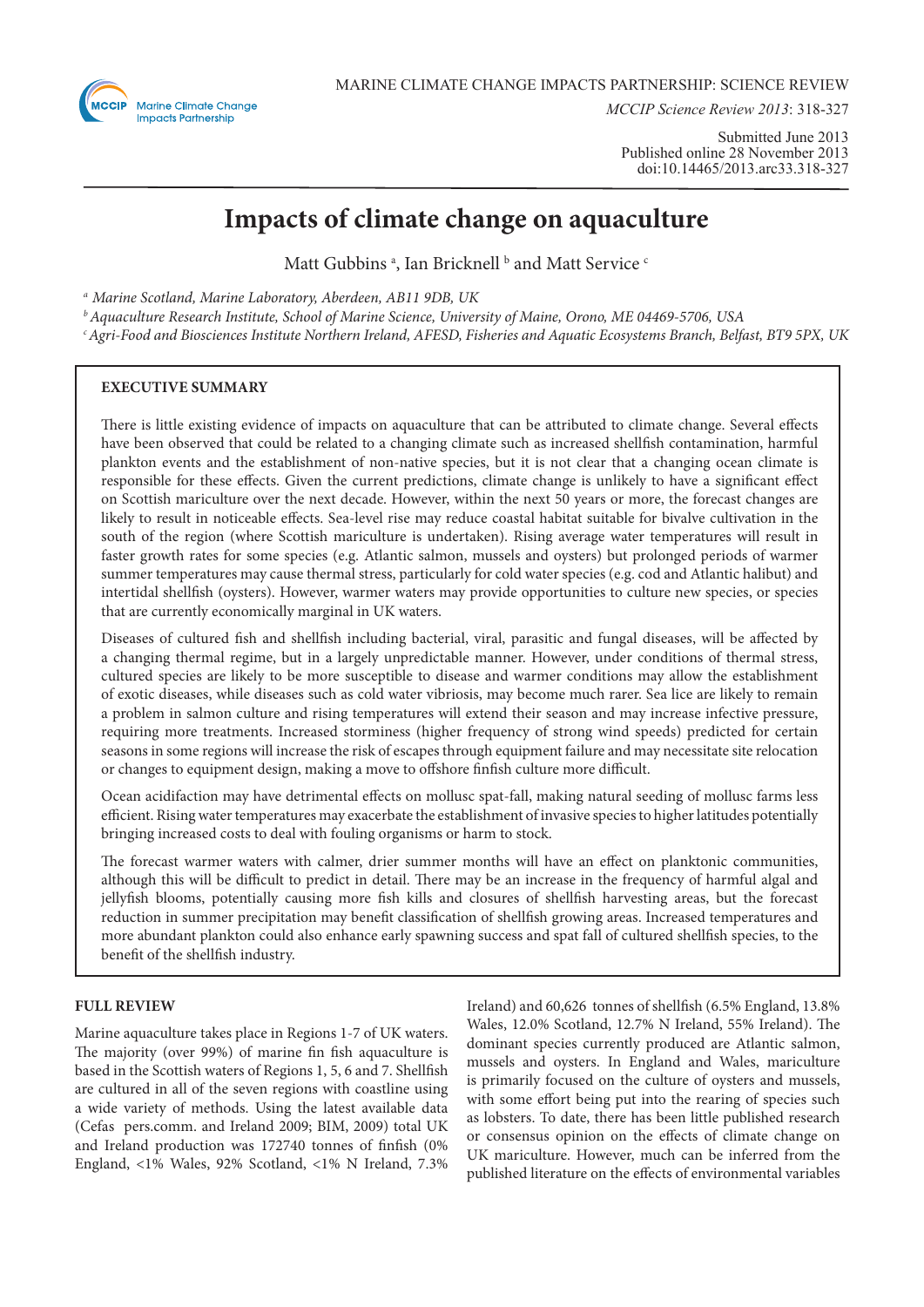on cultured species. Although the impacts suggested below are made predominately with respect to the Scottish aquaculture industry, many of the impacts may also be relevant for aquaculture based in other UK coastal waters.

## **Ocean climate change in mariculture areas**

Scottish aquaculture in the marine environment (mariculture) is concentrated around the west coast of mainland Scotland and the Western and Northern Isles (Regions 1, 5, 6, 7). In England and Wales, culture of oysters and mussels mainly takes place along the southern coast of England and around the southern and northern coastline of Wales (Regions 2, 3, 4, 5). Significant shellfish production also occurs in the sea loughs of Northern Ireland (Regions 5 and 6). Predictions of climate variables in these areas taken from the UKCIP published forecasts on http://www.ukcip.org.uk/wordpress/ wp-content/PDFs/UKCIP02\_briefing.pdf were used to derive the subsequent predictions of effects on aquaculture. The following points relating to the predicted climate change in the key Scottish mariculture areas were used as the basis for predicting effects on mariculture:

All areas around the UK where aquaculture activity is practised are predicted to experience rises in annual and seasonal mean sea-surface temperatures of up to 2.5 – 3.5ºC by 2098 (as modelled and in comparison to 1961-1990 values). Over the same timescales, the summer precipitation is predicted to decrease (0-10% by 2020 and 10-30% by 2080 taken from earlier predictions, http://www.ukcip.org.uk/ wordpress/wp-content/PDFs/UKCIP02\_briefing.pdf).

## **1. WHAT IS ALREADY HAPPENING?**

There are currently no observed overt significant impacts on the UK aquaculture industry that have been conclusively shown to result from climate change. However, there are some changes in the sector that could be related to a changing climate. For example increases in the incidence of norovirus associated with bivalve shellfish that could be associated with increases in precipitation, run-off and sewerage overflow and the establishment of feral non-native populations of Pacific oysters in Northern Irish sea loughs which could be related to increases in water temperature allowing successful reproduction of cultured stock.

#### **2. WHAT COULD HAPPEN?**

## **Sea level rise. Low confidence**

Predicted rises in sea level are most likely to impact on the south of the UK where rises are least likely to be offset by uplift (Shennan *et al*., 2006; Callaway *et al*., 2012; Horsburgh and Lowe, 2013). This may result in loss of coastal habitat important for aquaculture such as intertidal soft sediments (oysters) and shallow sedimentary habitats (managed mussel beds). These are the predominant aquaculture types in use in this region. Retreating coastlines may not be mitigated by sedimentary deposition restoring the lost coastal habitat due to a lack of sediment supply thereby increasing the vulnerability of the habitat to further coastal erosion (Orford and Pethick, 2006). In addition coastal developments and defences provide a hard barrier to retreating habitats potentially creating coastal 'squeeze' (Crooks, 2004) as sea

levels rise in the south of the UK (Callaway *et al*., 2012).

## **Direct effects of temperature increase. Medium confidence**

An increase of 2°C may well adversely affect some species currently being farmed in Scotland as the thermal optima for the animal's physiology may be exceeded for long periods of time during the summer months. Aquaculture of species such as Atlantic cod and Atlantic halibut may not be possible in the south of the country or be limited to areas of deepwater up-welling where the water is cooler than normal. Salmonid species are more tolerant of higher temperatures (Cano and Nicieza, 2006; Galbreath *et al* 2006; Goniea *et al*., 2006; Larsson and Berglund, 2006; Reddin *et al*., 2006; Tackle *et al*., 2006) than Atlantic cod (Claireaux *et al*., 1995; Levesque *et al*., 2005; Neat and Righton, 2006) and Atlantic halibut (Bjornsson and Tryggvadottir, 1996; Aune *et al*., 1997; Imsland *et al*., 2000; Hurst *et al*., 2005) but higher peak temperature in the summer months, which may well be of longer duration than present could cause issues with thermal stress and potentially make some sheltered, warmer sites unsuitable for those species during the summer months. Increasing temperatures would also restrict the southward expansion of salmon farming development as temperatures rise above the optimum range (13-17ºC). In the short to medium term however site suitability and availability will be the dominant factor affecting the range of salmon cultivation.

Optimal temperatures for on-growing large cod are generally low (approximately 7ºC; Neat and Righton, 2006) and although rising temperatures in Scottish waters may have some benefit to the growth rates of juveniles, growth rates of adults are likely to suffer.

Growth rates of shellfish species (mussels and oysters) are dependent on temperature and the continued availability of the planktonic food supply. It is recognised that mussel populations around the UK comprise three species of *Mytilus* that are able to hybridise, and therefore, it is possible that they will be able to tolerate the expected wider temperature fluctuations. Intertidal shellfish, notably Pacific oyster (*Crassostrea gigas*), are currently susceptible to occasional mortality events during prolonged periods of hot weather. These would be likely to increase in frequency under warmer conditions. This species of oyster is not endemic to the UK and our current thermal regime is not optimal for spawning and natural recruitment from cultured stocks to establish wild populations. Under conditions of increased temperature, this may change.

A predictive modelling study of farmed shellfish growth under temperature regimes of +1ºC and +4ºC in Northern Irish waters (Strangford Lough) as part of the SMILE (Sustainable Mariculture in Lough Ecosystems) project suggests that production of mussels would decrease by 10% and 50% under +1ºC and +4ºC scenarios respectively. Oysters, due to their differing physiology, were predicted to experience much less growth limitation under the same scenarios (Ferreira *et al*., 2008).

Broodstock of some species (e.g. Atlantic halibut, Arctic charr) require low winter temperatures (3 months <6ºC) for egg maturation. Production of high quality ova could require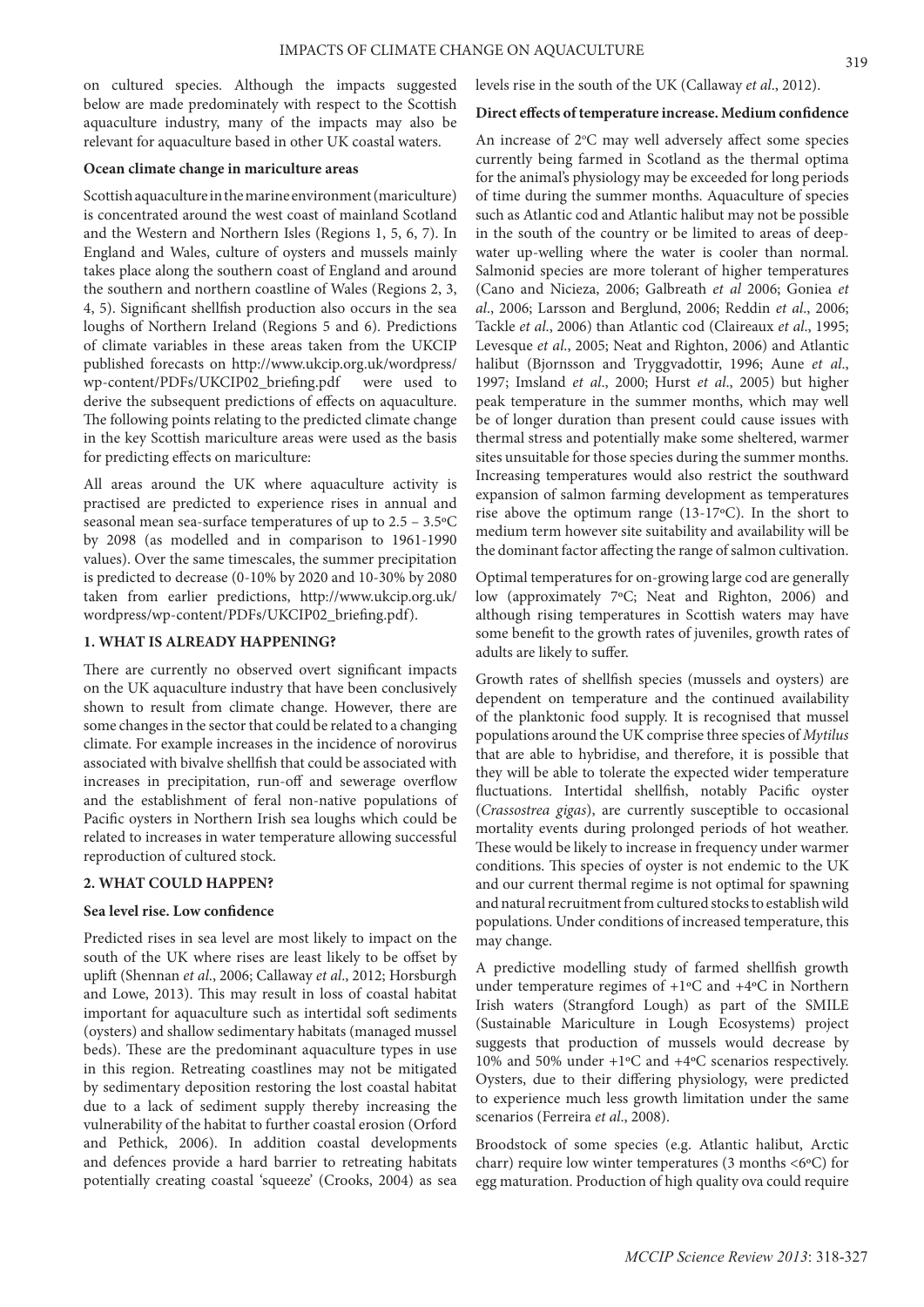increased energy costs and capital expenditure associated with temperature control of broodstock and the availability of suitable broodstock sites may be restricted in the future. In fact the survival of viable populations of wild Arctic charr in the region could be threatened.

## **Opportunies for new species. Low confidence.**

Warmer water conditions could, potentially, allow new species to be cultured (Bergh *et al.*, 2007) in the region where the current temperature maximums and minimums are marginal for the species, such as sea bass, sea bream, turbot, hake, scombriforms (e.g. blue fin tuna), nori, ormer and Manilla clams. Although it should be recognised that other barriers to species diversification (e.g. economic) may prevent these opportunities being realised.

## **Diseases of fish and shellfish. Low confidence.**

From a disease point of view an increase in temperature can have many effects. Bacterial, viral and fungal disease will, in general, have shorter generation times. It is possible that some diseases, which transmit above a minimum temperature, will increase in prevalence. Not all effects on disease will be detrimental. For example the seasonal window of infectivity of some serious infectious conditions such as Viral Haemorrhagic Septicaemia Virus (VHSV) or the freshwater viral disease Infectious Pancreatic Necrosis Virus (IPNV) could be shortened, whilst others that require a minimum temperature to cause clinical symptoms and transmission, such as Bacterial Kidney Disease (BKD) in freshwater salmonids, could be lengthened. However, as most fish are poikilothermic their physiology is largely governed by the temperature of their surrounding environment and warmer water will mean the immune system of these animals will function more effectively in preventing the establishment of infections (up to the thermal optimum of the animal; Bowden *et al*., 2007). It is therefore possible that clinical infections will not increase as fewer infections become established in the host. Once the thermal optimum is exceeded, then the function of the immune system will decline and physiological stress and oxygen depletion (warmer water holds less oxygen in solution than cold water) may well lead to disease and welfare issues.

Some viral infections can only occur between narrow temperature ranges, often 10-12ºC (Bricknell *et al*., 2006a), usually during spring and autumn. Under warmer conditions this temperature window may decrease in the spring (and occur earlier in the year) as more rapid warming of water occurs in spring. Conversely if cooling of the environment is delayed during the autumn this temperature window may become extended and occur later in the year. Additionally, warmer water conditions may allow the establishment of exotic diseases, which are currently excluded as the climate is too cool to permit transmission. Beneficially, diseases that occur under cool environments, e.g. cold water vibriosis, may become much rarer if the ecosystem is not cold enough for their biology.

If shellfish experience super-optimal thermal conditions (as will be more likely, particularly for intertidally cultivated species, given the predicted changes in temperature for the regions where they are cultivated) they may be more susceptible to bacterial, viral and parasitic infections.

By their nature it is difficult to understand the response of diseases of unknown aetiology to increase in temperature. Some may become established in the UK, new ones may develop as a result of the warmer conditions while others that occur under cooler water regimes may decline.

#### **Bacterial infections**

As a rule of thumb as temperature increases the generation time of bacteria decreases (Duguid *et al*., 1978) so under higher temperature regimes most bacterial infections would be predicted to progress faster once the host was infected, however, as mentioned above, assuming the animal is not at its thermal limit the fishes immune system will be operating more effectively and may well overcome the infection (Le Morvan *et al*., 1996; Eggset *et al*., 1997a; Lillehaug, 1997; Van Muiswinkel and Wiegertjes, 1997).

Under a rising temperature regime some bacterial diseases of fish, such as *Moritella viscose* (Benediktsdottir *et al*., 2000; Coyne *et al*., 2006) and cold water vibriosis (Nordmo *et al*., 1997; Nordmo and Ramstad, 1999; Steine *et al*., 2001), may decline in abundance as these diseases are characteristically seen in winter under cold water conditions and the new warmer environment may well adversely affect these bacteria. *Aeromonas salmonicida* and BKD, however, tend to occur under rising temperature regimes and during the summer months (Roberts, 1976; Rose *et al*., 1989; Eggset *et al*., 1997b; Jonsdottir *et al*., 1998; Nordmo and Ramstad, 1999; Piganelli *et al*., 1999; Lillehaug *et al*., 2000; Nagai and Lida, 2002; Jacobson *et al*., 2003; Bruno, 2004; Hirvela-Koski *et al*., 2006). If the environment warms by 2ºC then it is possible that diseases such as these will occur earlier in the year (as the spring will be warmer and earlier) and the period in which these diseases are common may well be extended, increasing the infectious pressure of these pathogens in the environment. Warmer conditions may also favour currently rare bacterial infections such as *Mycobacterium marinum* and *Mycobacterium chelonae*, allowing these pathogens to extend its range further north. Indeed, it appears *M. marinum* has become endemic in some populations of striped bass in the wild and in culture under rising temperature regimes in Chesapeake Bay (Matsche *et al*., 2010; Gauthier *et al*., 2011).

Increased water temperatures could also increase the risk of vibriosis infections of shellfish. Recent studies in the Mediterranean have shown a link between vibrio infections, seasonality and temperature (Vezzulli *et al*., 2010). Changes in precipitation (increases in winter in the north) could also influence bacterial loading to the coastal environment where fish and shellfish farms are situated. This could increase the rate of infection.

#### **Viral diseases**

Viruses effectively hijack the host's cells to replicate and the rate of replication is governed by the animal's physiology (Duguid *et al*., 1978). As most fish are poikilothermic (Bond, 1996) their physiology is largely governed by the temperature of their surrounding environment and warmer water will mean the animals will have a faster metabolism,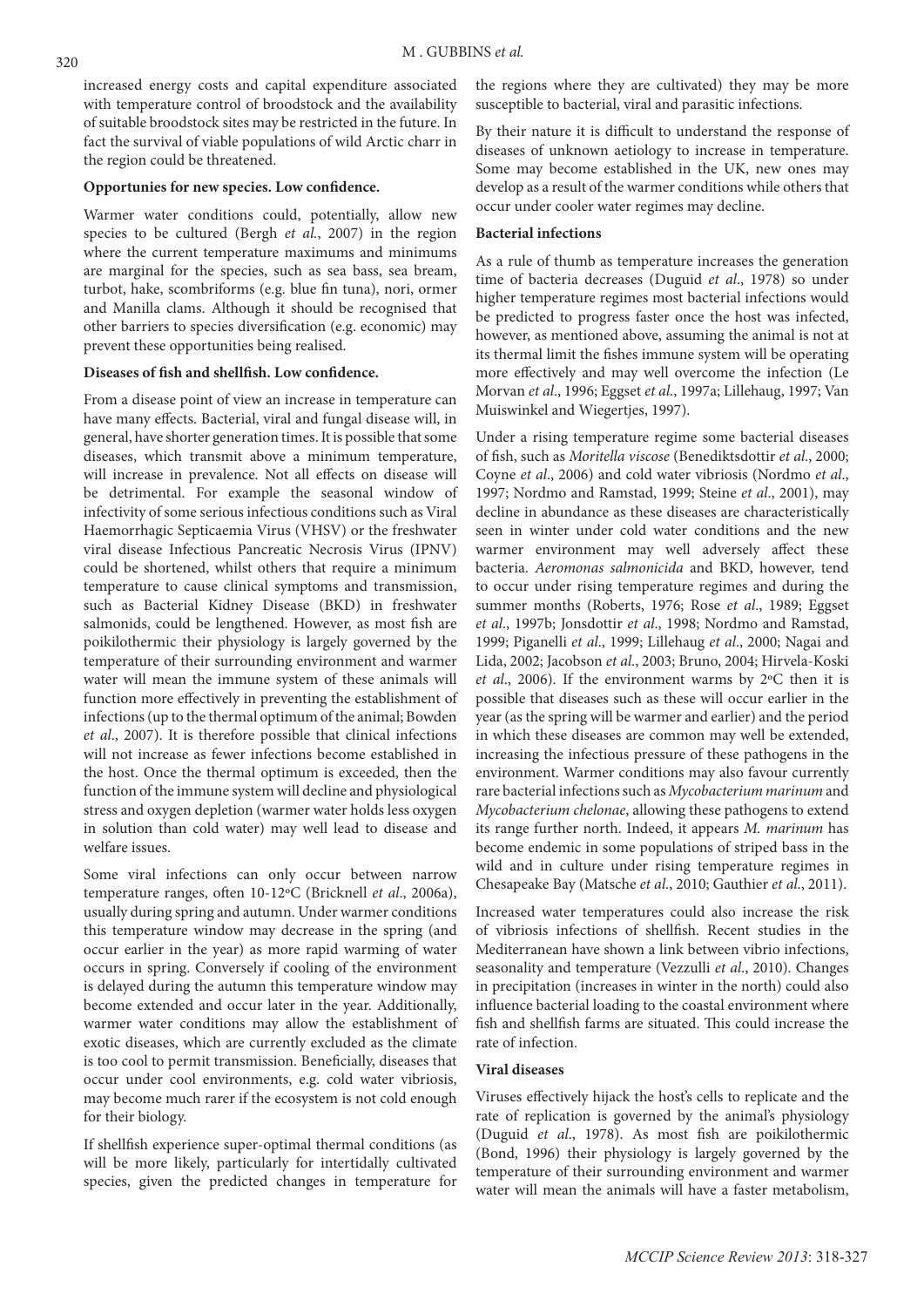which in turn could lead to increased viral replication within the host. It is worth pointing out again that, assuming the animal is not at its thermal limit, the fishes' immune system will be operating more effectively and may well overcome the infection as described above.

Some viruses can only infect their host during a very narrow temperature window (usually 10-12ºC for most viruses currently of interest in Scotland (Jarp *et al*., 1996; Stangeland *et al*., 1996; Bowden *et al*., 2002; Kollner *et al*., 2002; Bowden, 2003; Einer-Jensen *et al*., 2004; Park and Reno, 2005; Skall *et al*., 2005a,b; Bricknell *et al*., 2006a) so an increased temperature regime may shorten this window as spring warming of water may well be increased reducing the period when infection can take place. Conversely cooling of the aquatic environment in autumn may be slower and the autumn infectious window may well increase in duration. This may result in a change in the seasonal distribution of diseases and it may well allow the pathogens to encounter new hosts as their duration in the aquatic environment is different from today. For example an increased infectious window in the autumn may mean that autumn migrating fish such as the critically endangered smelt may encounter pathogens that it does not normally meet.

## **Parasitic diseases**

As parasites of fish and shellfish often have very complex life cycles involving many intermediate hosts, understanding how climate change would affect parasite abundance and the incidence of infection is more difficult to predict. Some parasites will become rare or disappear from Scottish waters because their physiology is not suitable to the warmer environment or their intermediate and final hosts decline in numbers as the environment changes, migrate further north to cooler waters (Clark *et al*., 2003; Drinkwater, 2005; Rose, 2005) or the parasites thermal limits are exceeded (Boxaspen, 1997; Boxaspen and Naess, 2000). However other parasites will become more abundant as their definitive host and intermediate hosts colonise the new environment or, as Scottish waters warm up, the environment will be able to support new parasitic organisms, which are currently at or below their thermal minimum, and they would be able to survive and colonise new hosts in the warmer ecosystem. For example *Caligus curtis*, currently rare in Scottish waters, may effectively extend their range further north, especially if susceptible fish hosts can over-winter or establish viable populations.

It is easier to predict the response of parasites with direct life cycles, such as sea lice (*Lepeophtheirus salmonis*) to changing environmental parameters. It would be expected that a 2ºC increase in water temperature will decrease the life cycle by approximately 2 days and permit more generations in a season (Heuch *et al*., 1995; Boxaspen, 1997; Boxaspen and Naess, 2000), potentially increasing the infective pressure of this parasite in Scotland. However, the time the copepodid stage remains infectious will also decrease from about 10 days under current climatic conditions to around 8 days under the warmer regime suggested here (Johnson and Albright, 1991a,b). During the over-wintering period more

copepodid and mobile stages may survive allowing a more rapid establishment of infection each spring. Currently *L. salmonis* has a population boom in early May and declines in numbers in late October (Pike and Wadsworth, 2000). Under a warmer regime with warmer springtime temperatures the spring lice bloom may occur earlier in the year and the autumn decline push into November or even December. Such an extended season would undoubtedly lead to more clinical interventions to control lice as well as increased lice infective pressure within the environment.

Salinity changes resulting from perturbed precipitation could also affect sea lice. At salinity values <29 ppt lice survival is compromised (Bricknell *et al*., 2006b), which might suggest potential for increased infection rates in estuaries, Scottish lochs and Irish loughs where reduced precipitation could decrease the low salinity influence around this value in the surface waters of these transitional environments.

## **Fungal disease**

Like bacteria, as temperature increases the generation time of fungal organisms decreases so that, under higher temperature regimes, most fungal infections would be predicted to progress faster once the host was infected. However, as mentioned above, assuming the animal is not at its thermal limit, the fishes' immune system will be operating more effectively and may well overcome the infection.

*Saprolegnia* is one disease that could cause concern in a warming environment. Currently this disease occurs each spring and causes major welfare issues with parr and smolts often necessitating clinical intervention and treatment with antifungal drugs. Under warmer conditions it is feasible that *Saprolegnia* would occur earlier in the year and progress faster in infected fish (Howe and Stehly, 1998; Howe *et al*., 1998; Quiniou *et al*., 1998; De Canales *et al*., 2001; Lategan *et al*., 2004; Udomkusonsri and Noga, 2005; Gieseker *et al*., 2006) and the autumn decline in the disease would occur later in the year.

Fungal diseases exotic to Scotland becoming established is a potential concern especially as the trade in tropical ornamental fish (including goldfish, which are often cultured under warm water regimes in the Middle and Far East, China and USA) may be a source of introduction of the exotic fish fungi into the country.

## **Wind and Storminess. Low confidence.**

The UKCIP predictions for wind speeds are very uncertain. It is predicted that winter depressions will become more frequent, with deeper lows. However it is difficult to clearly predict regional effects. Based on UKCIP forecasts, some areas are predicted to experience an increase (up to 10%) in the 20 year return period daily mean speeds in some seasons (e.g. west coast of Scotland in autumn/winter and Orkney/ Shetland in summer). Also in general across the North-East Atlantic storm events have intensified and this increase is predicted by some authors to continue (Leckebusch *et al*., 2006). An increase in the frequency of stormy conditions, will have significance for the integrity of aquaculture structures and increase the risk of escapes. If the finfish sector wishes to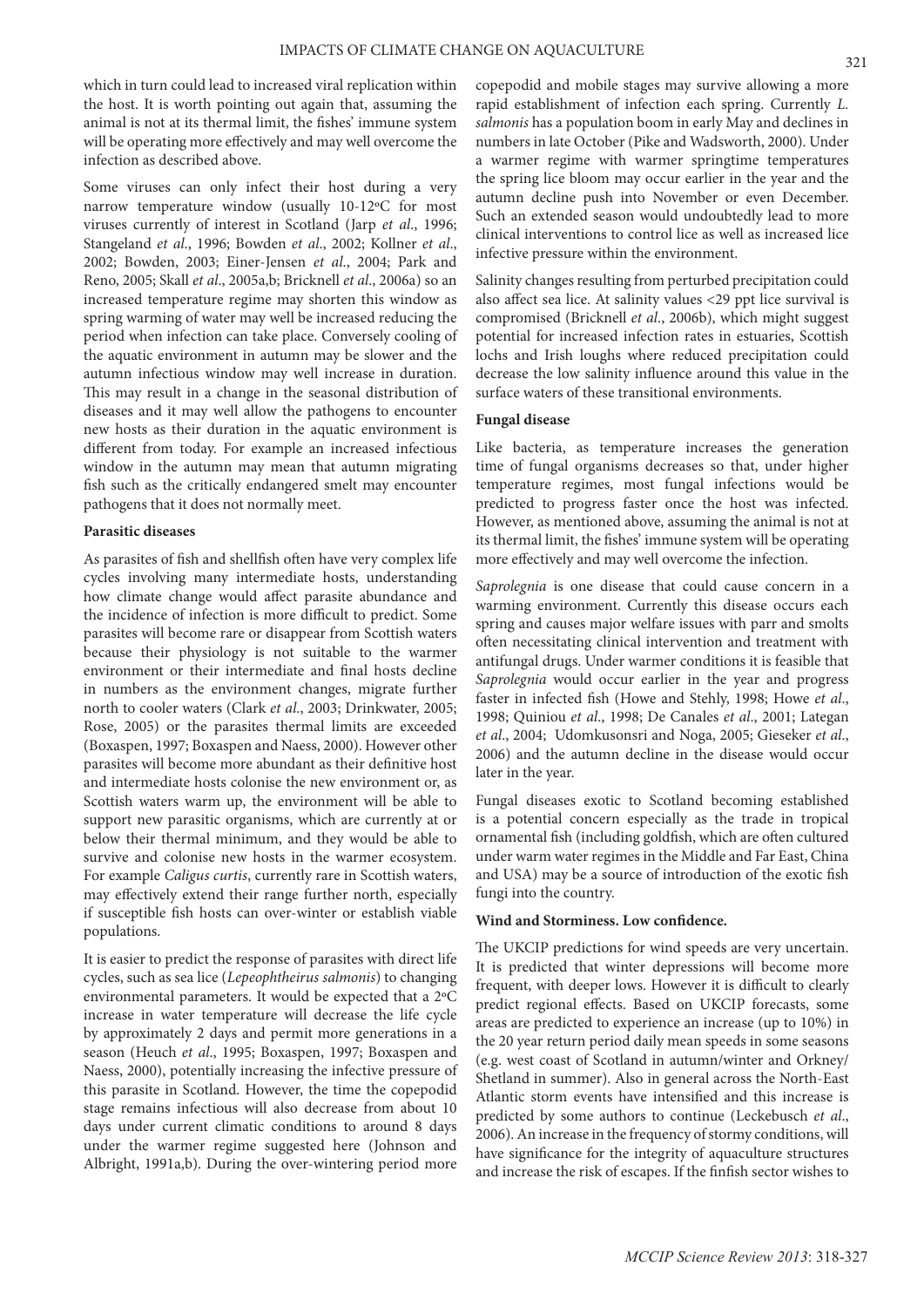expand significantly it is likely to have to consider moving to more exposed offshore locations in the near future. It is in these environments that the greatest engineering challenges will be faced, with infrastructure subjected to substantial wave stress. This is likely to exacerbate the forecast effects of storminess on the sector. Mussel farms are particularly vulnerable to damage by storms (Dankers, 1995) while infrastructure damage to finfish farms can result in significant losses of fish with potential environmental and economic impacts (Taylor and Kelly, 2010). It is not clear whether changes in fish farm escapes where data exist (Scotland) are related to changes in weather patterns and more comprehensive monitoring would be required to assess this across the UK and Ireland. There is some evidence (Overstreet, 2007) that extreme weather events can harm and reduce parasite populations which may have some subsequent beneficial effects for fish health or reduced economic costs of parasitic treatments. Mean daily wind speeds with two-year return periods are predicted to decline over much of the West coast of Scotland during summer months. These calmer conditions are likely to have effects on planktonic communities with potential knock-on effects for stock health.

## **Rainfall, salinity and run-off. Low confidence.**

UKCIP predictions indicate a likely increase in winter precipitation and a decrease in summer precipitation in the north of the region where aquaculture is predominantly located. Increased run-off could result in increased flow rates and turbidity in estuarine environments where bivalve aquaculture is often located. These potential winter effects could result in damage to equipment, loss of stock and increased contamination of shellfish with bacteria and viruses from sewerage overflows and run-off from land where livestock faecal material is present. Subsequent impacts on shellfish classification (determined according to the presence of enteric bacteria) could result in increased costs of depuration of shellfish to make them safe for consumption or increased risks of, for example, norovirus infection in consumers.

Conversely in summer months reduced impacts on shellfish contamination from enteric bacteria and viruses is possible. Reduced freshwater inputs could also reduce estuarine mixing which has been shown to be related to the incidence of harmful algal toxins in shellfish, such as diarrhetic shellfish poisoning (DSP) in Portugal (Vale and de M. Sampayo, 2003).

#### **Ocean acidification. Low confidence.**

Future changes in ocean carbonate chemistry are difficult to predict with any certainty and the effects of this are hard to elucidate given the difficulties associated with monitoring long term biological responses to very small changes in experimental conditions. However, it is predicted that the effects of ocean acidification will be more pronounced in the highly productive coastal regions where aquaculture is located. Under lower pH conditions one of the predicted effects is disruption of the shell laying processes of early life history stages of shelled molluscs (Raven *et al*., 2005). During shell development initial soluble calcium carbonate structures will be vulnerable under conditions of lower pH before the

more stable and insoluble aragonite and calcite shells are formed. Thus there may be some effects on planktonic, larval and early settled stages of cultured bivalve molluscs. It is currently unclear whether predicted acidification will impact on the natural spat supply and settlement relied upon by the majority of mussel farming operations in the UK and Ireland.

## **Macroalgae. Low confidence.**

Macroalgae cultivation in the UK and Ireland is currently in its infancy, but has significant interest and growth potential to supply both niche dietary and pharmaceutical markets as well as large scale cultivation for biofuels. Significant cultivation is likely to have to take place in offshore environments (where space is available) where physical infrastructure will be susceptible to the same issues from increased storminess as the finfish sector.

Macroalgal growth rates are dependent on nutrient concentrations. Forecast climate change scenarios, where changes in precipitation may bring varied nutrient loadings to nearshore environments, will have consequent effects on macroalgal productivity. Variability in nutrient loading as might be expected under conditions of more variable precipitation, will also favour invasive short-lived algal species rather than the longer lived kelp species normally considered for cultivation.

Kelp cover has been shown to be sensitive to environmental conditions such as increased temperature and precipitation as has been demonstrated in Southern California (Grove *et al*., 2002).

Increased stratification, caused by higher temperatures and lower wind speeds is also likely to reduce kelp growth and impact on production as nutrient supply to surface waters is restricted by stratification.

The greatest influence on the future of macroalgae farming in the UK and Ireland, however, is going to be technological and the availability of suitable locations rather than changes in ocean climate. Climate change, however, is likely to change the composition of species suitable for cultivation locally and increase the difficulties associated with offshore cultivation techniques.

## **Non-native species. Low confidence.**

Marine non-native invasive species are already causing significant economic impacts in the UK and Ireland. Some studies suggest that the rate of invasions is likely to increase under climate change and increasing temperature regimes (Byers *et al*., 2002; Stachowicz *et al*., 2002). There is currently little evidence of impact on aquaculture from non-native species in the UK and Ireland. However, examples from beyond the region suggest climate change could increase the rate of invasions, particularly in marine habitats at higher latitudes (Reid *et al*., 2009; Ruiz and Hewitt, 2009) as species ranges expand further north.

Impacts on the aquaculture industry are most likely from fouling organisms such as tunicates (e.g. *Didemnum vexillum*) which has already impacted mussel beds and marinas and could impact on aquaculture infrastructure or service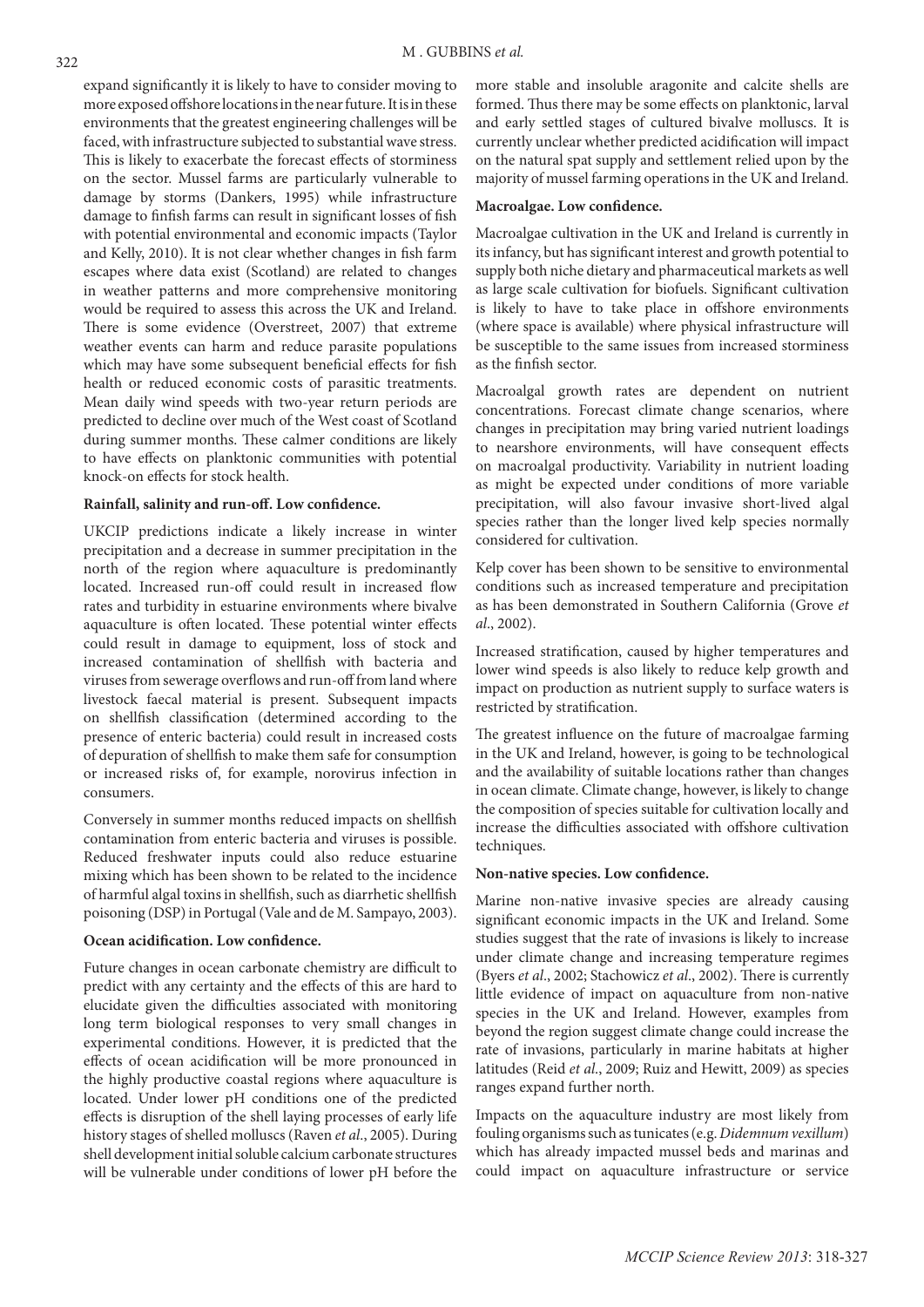vessels. The potential impact of these species is significant and they are already present close to aquaculture facilities in the region. Their progression could be enhanced by climate change, and greater knowledge regarding the current distribution is needed along with improved monitoring to detect progression or the occurrence of new species.

Populations of feral *Crassostrea gigas*, introduced for aquaculture purposes in the 1970s, are establishing in Northern Irish sea loughs. Initial assessments assumed that environmental conditions would not allow the *insitu* reproduction of this species, but initial reports of the establishment of feral populations outside aquaculture sites were received in the 1990s. Since then feral populations have been observed established throughout the northern basin of Strangford Lough raising concerns over the potential for significant habitat changes to occur. The frequency distribution of the local feral populations suggested that recruitment was not occurring every year and initial attempts to cull the feral populations were undertaken. Although not conclusively a result of climate change, the potential impact of rising temperatures is the subject of further study (Guy and Roberts, 2010).

#### **Harmful planktonic events. Low confidence.**

Climate change is having a complex effect on planktonic communities. Several studies have associated rising surface temperatures with an increase in the relative abundance of flagellates and dinoflagellates (compared to diatoms), e.g. in the NE Atlantic (Edwards *et al*., 2006), North Sea (Edwards and Richardson 2004), Baltic Sea (Wasmund *et al*., 1998) and Norwegian coast (Saetre *et al*., 2003). Hinder *et al*. (2012) have associated increases in wind speed and changes in direction with an increase in the relative abundance of diatoms in the continuous plankton recorder dataset. Both of these taxonomic groups contain potentially toxic or nuisance species that can be responsible for stress or kills of cultured finfish or result in harvesting closures for shellfish growing waters. There are many complicating factors and for the regions where Scottish aquaculture is concentrated there are no accurate predictions for the future trends in the occurrence of such harmful algal blooms (HABs). Changes in precipitation will affect the salinity of coastal waters as well as the stratification of water columns and the availability of nutrients for phytoplankton growth. Changes in nutrient ratios caused by reduced summer rainfall could result in silica limitation, a factor known to increase the toxicity of some diatom species (Youlian *et al*., 1998). In addition the zooplankton communities which graze on phytoplankton communities have also been observed to be changing and the effect temperature changes will have on this grazing rate and subsequently on potential harmful phytoplankton communities is very complex and hard to predict. Changes in sea water alkalinity as a result of a modified carbonate chemistry could also be detrimental to algal growth (Hansen, 2002).

Jellyfish have also been shown to increase in abundance in association with climate change (as well as overfishing) (Lynam *et al*., 2011). There has been an increase in the abundance of warmer water species at higher latitudes where vulnerable finfish are predominantly cultivated, for example *Pelagia noctiluca* which can cause pathology in the gills of salmon and kill entire stocks (Doyle *et al*., 2008). Jellyfish are a comparatively poorly monitored species and it will be difficult to determine whether climate change is affecting their abundance and distribution without improved monitoring in place.

It is possible that the future hydrodynamic regime will favour a different planktonic community to the present. It is possible that species currently absent or rare in Scottish waters may become established and new toxic / nuisance species may pose problems for aquaculturists. The phenology (temporal patterns of occurrence) of planktonic species are also likely to be altered (Edwards and Richardson, 2004), with effects on the timing and efficacy of shellfish spat fall.

# **3. KNOWLEDGE GAPS**

a. The extent to which sea-level rise and associated coastal habitat loss (including areas suitable for intertidal mollusc culture) will be offset by coastline morphology reformation.

b. The potential relationship between fish farm escapes and changing frequency of storm events.

c. The likely effects of ocean acidification on early life stages of bivalves and implications for shellfish farm spat-fall.

d. Monitoring for the potential spread of non-native species.

e. Impacts of climate change on the environmental impacts of aquaculture – e.g. assimilative capacity of receiving water bodies.

f. Update of epidemiological risk assessments on aquaculture pathogens to account for climate change factors

g. Improved monitoring of jellyfish to be able to determine the impact of climate change on this aquaculture risk

h. Improved centralised monitoring of potentially affected aquaculture parameters such as spat-fall, growth of stock, storm damage, fouling rates etc.

These knowledge gaps have been expanded from the last report card in response to identification of further issues in recently published literature.

## **4. SOCIO-ECONOMIC IMPACTS**

a. Potential increased costs to industry associated with infrastructure damage from storm events and associated loss of stock.

b. Potential increased costs associated with shellfish depuration or increased consumer health risk from shellfish with bacterial and viral contamination following increased run-off, sewerage overflow and bacterial loading to estuarine systems.

c. Improved return on production efficiency resulting from increased growth rates associated with some species under changed hydrographic conditions.

d. Industry and insurance costs associated with loss of stock from more frequent harmful planktonic events.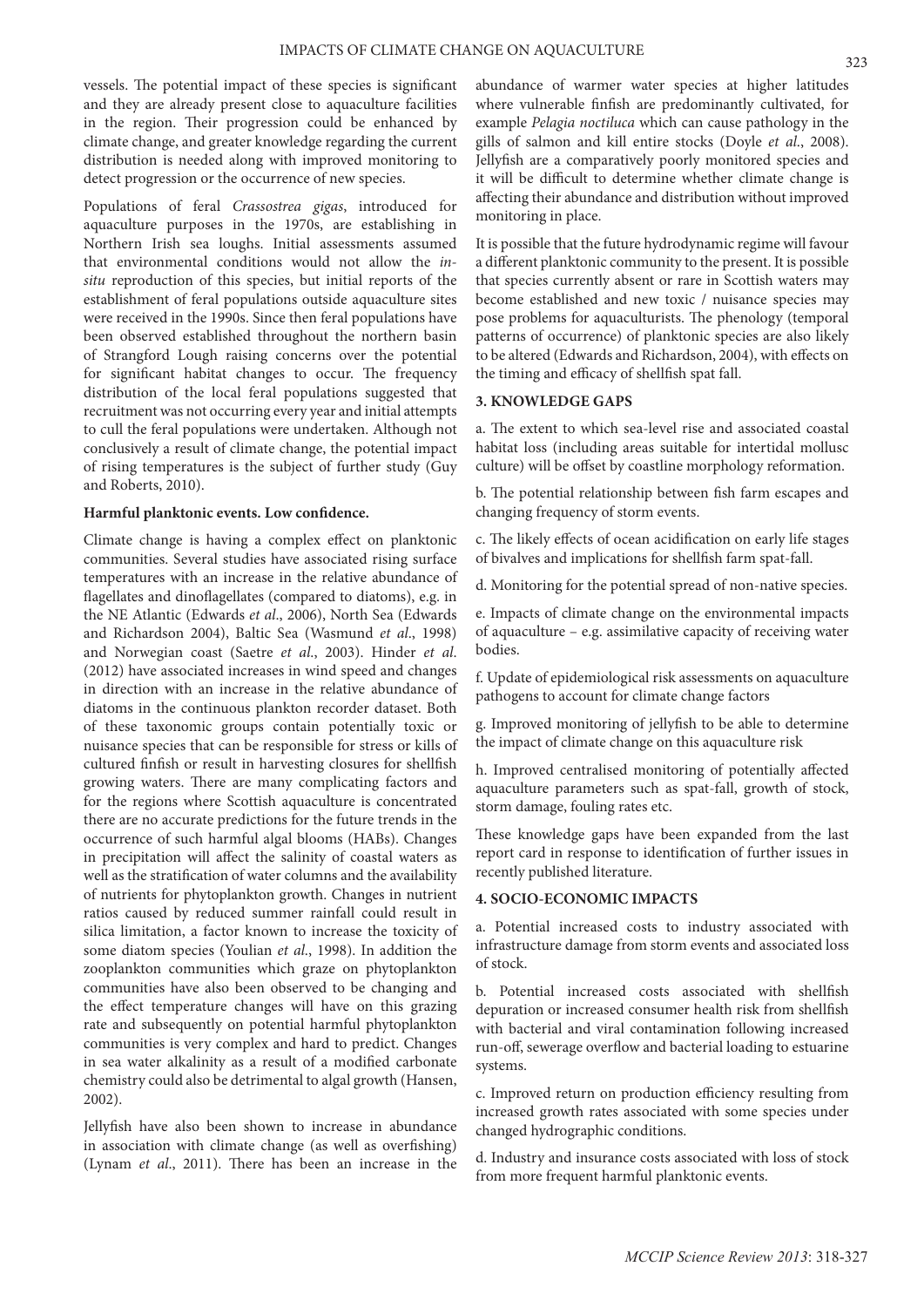e. Costs associated with clearing fouling invasive organisms whose spread may be exacerbated by climate change.

f. Increased costs relating to intervention for disease control.

# **5. CONFIDENCE ASSESSMENT**





Amount of evidence

There are no reports that the authors are aware of that present robust evidence that climate change is already affecting the UK aquaculture industry, only observations of effects that could be attributable to climate change effects. The number of theoretical ptredictions of effects in the literature are increasing but vary considerably regionally.

## **CITATION**

Please cite this document as:

Gubbins, M., Bricknell, I. and Service, M. (2013) Impacts of climate change on aquaculture. *MCCIP Science Review 2013*, 318-327, doi:10.14465/2013.arc33.318-327

#### **REFERENCES**

- Aune, A., Imsland, A.K. and Pittman, K. (1997) Growth of juvenile halibut, *Hippoglossus hippoglossus (L.),* under a constant and switched temperature regime. *Aquacult. Res*., **28**(12), 931-939.
- Benediktsdottir, E., Verdonck, L., Sproer, C., Helgason, S. and Swings, J. (2000) Characterization of *Vibrio viscosus* and *Vibrio wodanis* isolated at different geographical locations: a proposal for reclassification of *Vibrio viscosus* as *Moritella viscosa* comb. nov. *Int. J. Systematic Evol. Microbiol*., **50**, 479-488.
- Bergh, O., Asplin, L., Boxaspen, K., Lorentzen, T., Nylund, A., Karl, O. and Sundby, S. (2007). *Climate change – its consequences for Norwegian aquaculture*. Institute for Marine research: Bergen, Norway.
- BIM (Bord Iascaigh Mhara) (2009) *Employment and production summary by species.* Official statistics.
- Bjornsson, B. and Tryggvadottir, S.V. (1996) Effects of size on optimal temperature for growth and growth efficiency of immature Atlantic halibut (*Hippoglossus hippoglossus L.*). *Aquaculture*, **142**(1-2), 33-42.
- Bond, C.E. (1996) *The Biology of Fishes*. New York: Thomson Learning. 576.
- Bowden, T.J. (2003) A study of the susceptibility of Atlantic halibut, *Hippoglossus hippoglossus (L.)*, to viral haemorrhagic septicaemia virus isolated from turbot, *Scophthalmus maximus (L.)*. *J. Fish Diseases*, **26**(4), 207-212.
- Bowden, T.J., Smail, D.A. and Ellis, A.E. (2002) Development of a reproducible infectious pancreatic necrosis virus challenge model for Atlantic salmon, *Salmo salar L. J. Fish Diseases,* **25**(9), 555-563.
- Bowden, T.J., Thompson, K.D., Morgan, A.L., Gratacap, R.M.L. and Nikoskelainen, S. (2007) Seasonal variation and the immune response: a fish perspective. *Fish and Shellfish Immunology,* **22**, 695-706.
- Boxaspen, K. (1997) Geographical and temporal variation in abundance of salmon lice (*Lepeophtheirus salmonis*) on salmon (*Salmo salar L.*). *ICES J. Mar. Sci.*, **54**(6), 1144-1147.
- Boxaspen, K. and Naess, T. (2000) Development of eggs and the planktonic stages of salmon lice (*Lepeophtheirus salmonis*) at low temperatures. *Contributions to Zoology,* **69**(1-2), 51-55.
- Bricknell, I.R., Bron, J. E. and Bowden, T.J. (2006a). Diseases of gadoid fish in cultivation: a review. *ICES J. Mar. Sci.*, **63**(2), 253-266.
- Bricknell, I.R., Dalesman, S.J., O'Shea B., Pert, C.C., Luntz, A.J. (2006b) Effect of environmental salinity on sea lice (*Lepeophtheirus salmonis*) settlement success. *Diseases of Aquatic Organisms*, **71**, 201-212.
- Bruno, D.W. (2004) Prevalence and diagnosis of bacterial kidney disease (BKD) in Scotland between 1990 and 2002. *Diseases of Aquatic Organisms*, **59**(2), 125-130.
- Byers, J.E., Reichard, S., Randall, J.M., Parker, I.M., Smith, C.S., Lonsdale, W.M., Atkinson, I.A., Seasedt, T.R., Williamson, M., Chornesky, E. and Hayes, D. (2002) Directing research to reduce the impacts of nonindigenous species. *Conserv. Biol.*, **16**, 630-640.
- Callaway, R., Shinn, A.P., Grenfell, S.E., Bron, J.E., Burnell, G., Cook, E.J., Crumlish, M., Culloty, S., Davidson, K., Ellis, R.P. *et al.* (2012). Review of climate change impacts on marine aquaculture in the UK and Ireland. *Aquatic Conserv. Mar. Freshw. Ecosyst*., **22**, 389–421.
- Cano, J.M. and Nicieza, A.G. (2006) Temperature, metabolic rate, and constraints on locomotor performance in ectotherm vertebrates. *Functional Ecol*., **20**(3), 464-470.
- Claireaux, G., Webber, D.M., Kerr, S.R. and Boutilier, R.G. (1995) Physiology and behavior of free-Swimming Atlantic Cod (*Gadus-Morhua*) facing fluctuating temperature conditions. *J. Exp. Biol*., **198**(1), 49-60.
- Clark, R.A., Fox, C.J., Viner, D. and Livermore, M. (2003) North Sea cod and climate change - modelling the effects of temperature on population dynamics. *Glob. Change Biol*., **9**(11), 1669-1680.
- Coyne, R., Smith, P., Dalsgaard, I., Nilsen, H., Kongshaug, H., Bergh, O. and Samuelsen, O. (2006) Winter ulcer disease of post-smolt Atlantic salmon: An unsuitable case for treatment? *Aquaculture*, **253**(1-4), 171-178.
- Crooks, S. (2004) The effect of sea level rise on coastal geomorphology. *Int. J. Avian Sci*., **146**, 18-20.
- De Canales, M.L.G., Ortiz, J.B., Del Valle, M.G. and Sarasquete, C. (2001) Saprolegniasis in wild fish populations. *Ciencias Marinas*, **27**(1), 125-137.
- Doyle, T.K., Haas, H.D., Cotton, D., Dorschel, B., Cummins, V., Houghton, J.D.R., Davenport, J. and Hays, G.C. (2008) Widespread occurrence of the jellyfish *Pelagia noctiluca* in Irish coastal and shelf waters. *J. Plankton Res*., **30**, 963-968.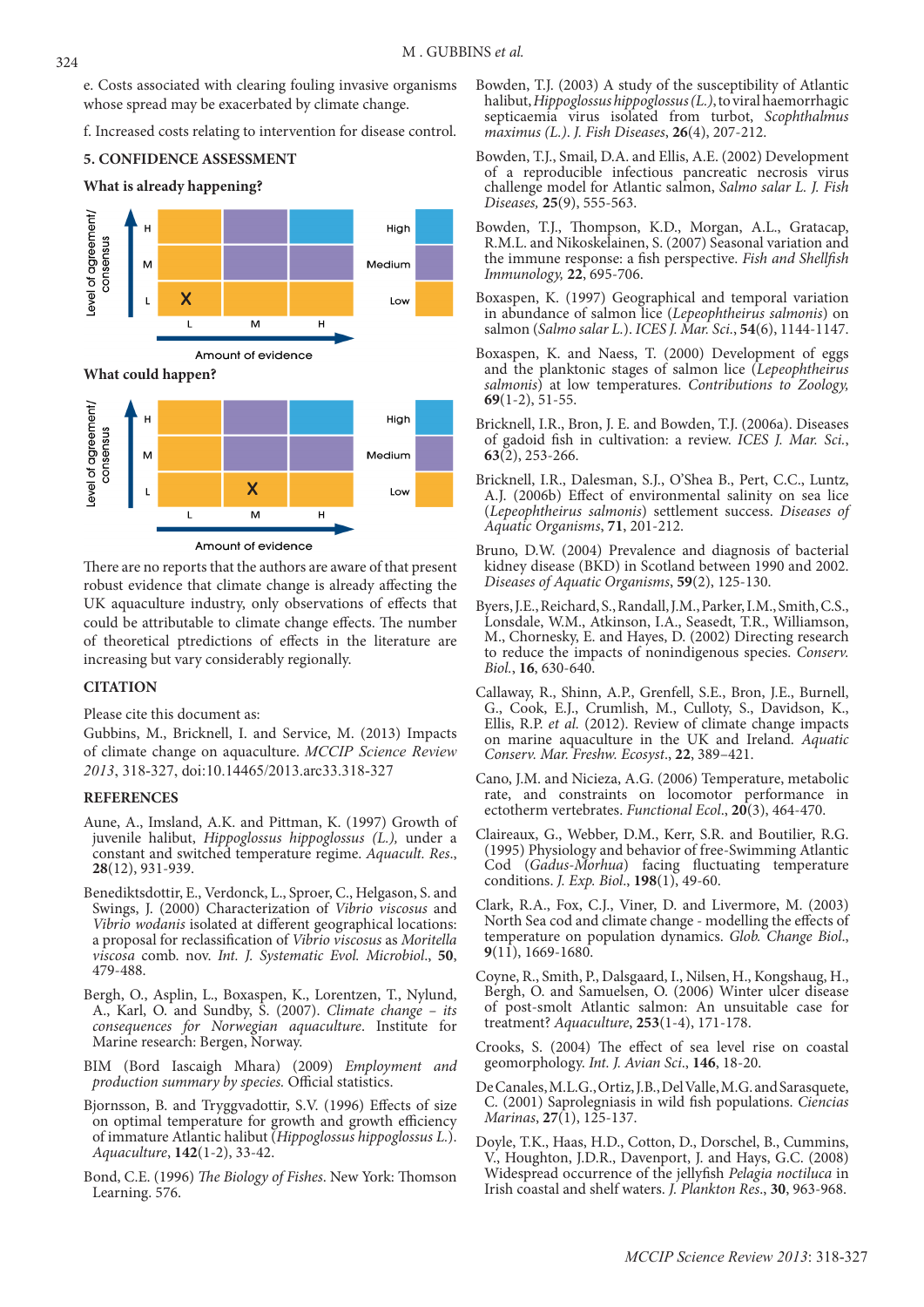- Drinkwater, K.F. (2005) The response of Atlantic cod (*Gadus morhua*) to future climate change. *ICES J. Mar. Sci.*, **62**(7), 1327-1337.
- Duguid, J.P., Marmion, B.P. and Swain, R.H.A. (1978) *Medical Microbiology*. 13 ed. Vol. 1. Edinburgh, London and New York: Churchill Livingstone. 666.
- Edwards, M. and Richardson A.J. (2004) Impact of climate change on marine pelagic phenology and trophic mismatch. *Nature*, **430**, 881-884.
- Edwards, M., Johns D.G., Leterme S.C., Svendsen E. and Richardson A.J. (2006) Regional climate change and harmful algal blooms in the NE Atlantic. *Limnol. Oceanogr*., **51**(2), 820-829.
- Eggset, G., Mikkelsen, H. and Killie, J.E.A. (1997) Immunocompetence and duration of immunity against *Vibrio salmonicida* and *Aeromonas salmonicida* after vaccination of Atlantic salmon (*Salmo salar L.*) at low and high temperatures. *Fish and Shellfish Immunology*, **7**(4), 247-260.
- Eggset, G., Mortensen, A., Johansen, L.H. and Sommer, A.I. (1997) Susceptibility to furunculosis, cold water vibriosis, and infectious pancreatic necrosis (IPN) in post-smolt Atlantic salmon (*Salmo salar L.*) as a function of smolt status by seawater transfer. *Aquaculture*, **158**(3-4), 179-191.
- Einer-Jensen, K., Ahrens, P., Forsberg, R. and Lorenzen, N. (2004) Evolution of the fish rhabdovirus viral haemorrhagic septicaemia virus. *J. General Virology*, **85**,1167-1179.
- Ferreira, J.G., Hawkins, A.J.S., Monteiro, P., Service, M., Pascoe, P.L., Ramos, L. and Sequeira, A. (2008) Integrated assessment of ecosystem-scale carrying capacity in shellfish growing areas. *Aquaculture*, **275**, 138-151.
- Galbreath, P.F., Adams, N.D., Sherrill, L.W. and Martin, T.H. (2006) Thermal tolerance of diploid versus triploid rainbow trout and brook trout assessed by time to chronic lethal maximum. *Env. Biol. Fishes*, **75**(2), 183-193.
- Gauthier, D.T., Helenthal, A.M. and Rhodes, M.W. (2011). Chacterization of photochromogenic *Mycobacterium spp*. from Chesapeake Bay striped bass *Morone saxitilis*. *Diseases of Aquatic Organisms*, **95**(2), 113-124.
- Gieseker, C.M., Serfling, S.G. and Reimschuessel, R. (2006) Formalin treatment to reduce mortality associated with *Saprolegnia parasitica* in rainbow trout, *Oncorhynchus mykiss*. *Aquaculture*, **253**(1-4), 120-129.
- Goniea, T.M., Keefer, M.L., Bjornn, T.C., Peery, C.A., Bennett D.H. and Stuehrenberg, L.C. (2006) Behavioral thermoregulation and slowed migration by adult fall Chinook salmon in response to high Columbia River water temperatures. *Trans. American Fish. Soc.*, **135**(2), 408-419.
- Grove, R.S., Zabloudil, K., Norall, T. and Deysher, L. (2002) Effects of El Nino events on natural kelp beds and artificial reefs in southern California. *ICES J. Mar. Sci*., **59**, 330-337.
- Guy, C. and Roberts, D. (2010) Can the spread of non-native oysters (Crassostrea gigas) at the early stages of population expansion be managed? *Mar. Pollution Bull.*, 60, 1059–1064. Elsevier Ltd. All rights reserved
- Hansen, P.J. (2002) Effect of high pH on the growth and survival of marine phytoplankton: implications for species succession. *Aquatic Microb. Ecol*., **28**, 279-288.
- Heuch, P.A., Parsons, A. and Boxaspen, K. (1995) Diel vertical migration: a possible host-finding mechanism in salmon louse (Lepeophtheirus salmonis) copepodids? *Can. J. Fisheries Aq. Sci.*, **52**(4), 681-689.
- Hinder, S.L., Hays, G.C., Edwards, M., Roberts, E.C., Walne, A.W. and Gravenor, M.B. (2012) Changes in marine dinoflagellate and diatom abundance under climate change. *Nature Climate Change*, **2**, 271-275.
- Hirvela-Koski, V., Pohjanvirta, T., Koski, P. and Sukura, A. (2006). Atypical growth of *Renibacterium salmoninarum* in subclinical infections. *J. Fish Diseases*, **29**(1), 21-29.
- Horsburgh, K. and Lowe, J. (2013) Impacts of climate change on sea level. *MCCIP Science Review 2013*, 27-33.
- Howe, G.E. and Stehly, G.R. (1998) Experimental infection of rainbow trout with *Saprolegnia parasitica*. *J. Aq. Anim. Health*, **10**(4), 397-404.
- Howe, G.E., Rach, J.J. and Olson, J.J. (1998). Method for inducing saprolegniasis in channel catfish. *J. Aq. Anim. Health*, **10**(1), 62-68.
- Hurst, T.P., Spencer, M.L., Sogard, S.M. and Stoner, A.W. (2005) Compensatory growth, energy storage and behaviour of juvenile Pacific halibut *Hippoglossus stenolepis* following thermally induced growth reduction. *Mar. Ecol. Prog. Ser*., **293**, 233-240.
- Imsland, A.K., Jonassen, T.M., Stefansson, S.O., Kadowaki, S. and Berntssen, M.H.G. (2000) Intraspecific differences in physiological efficiency of Juvenile Atlantic halibut *Hippoglossus hippoglossus L*. *J. World Aq. Soc.*, **31**(3), 285- 296.
- Jacobson, K.C., Arkoosh, M.R., Kagley, A.N., Clemons, E.R., Collier, T.K. and Casillas, E. (2003) Cumulative effects of natural and anthropogenic stress on immune function and disease resistance in juvenile chinook salmon. *J. Aq. Anim. Health*, **15**(1), 1-12.
- Jarp, J., Taksdal, T. and Torud, B. (1996) Infectious pancreatic necrosis in Atlantic salmon *Salmo salar* in relation to specific antibodies, smoltification, and infection with erythrocytic inclusion body syndrome (EIBS). *Diseases of Aquatic Organisms,* **27**(2), 81-88.
- Johnson, S.C. and Albright, L.J. (1991a) The developmental stages of *Lepeophtheirus salmonis* (Krøyer, 1837) (Copepoda, Caligidae). *Can. J. Zoology*, **69**(4), 929-950.
- Johnson, S.C. and Albright, L.J. (1991b) Development, growth, and survival of *Lepeophtheirus salmonis* (Copepoda, Caligidae) under laboratory conditions. *J. Mar. Biol. Assoc. UK*, **71**(2), 425-436.
- Jonsdottir, H., Malmquist, H.J., Snorrason, S.S., Gudbergsson, G. and Gudmundsdottir, S. (1998) Epidemiology of *Renibacterium salmoninarum* in wild Arctic charr and brown trout in Iceland. *J. Fish Biol*., **53**(2), 322-339.
- Kollner, B., Wasserrab, B., Kotterba, G. and Fischer, U. (2002) Evaluation of immune functions of rainbow trout (*Oncorhynchus mykiss*) - how can environmental influences be detected? *Toxicol. Lett*., **131**(1-2), 83-95.
- Larsson, S. and Berglund, I. (2006) Thermal performance of juvenile Atlantic salmon (*Salmo salar L.*) of Baltic Sea origin. *J. Thermal Biol.*, **31**(3), 243-246.
- Lategan, M.J., Torpy, F.R. and Gibson, L.F. (2004) Control of saprolegniosis in the eel *Anguilla australis* Richardson, by Aeromonas media strain A199. *Aquaculture*, **240**(1-4), 19- 27.
- Le Morvan, C., Deschaux, P. and Troutaud, D. (1996) Effects and mechanisms of environmental temperature on carp (*Cyprinus carpio*) anti-DNP antibody response and nonspecific cytotoxic cell activity: a kinetic study. *Developmental and Comparative Immunology*, **20**(5), 331-40.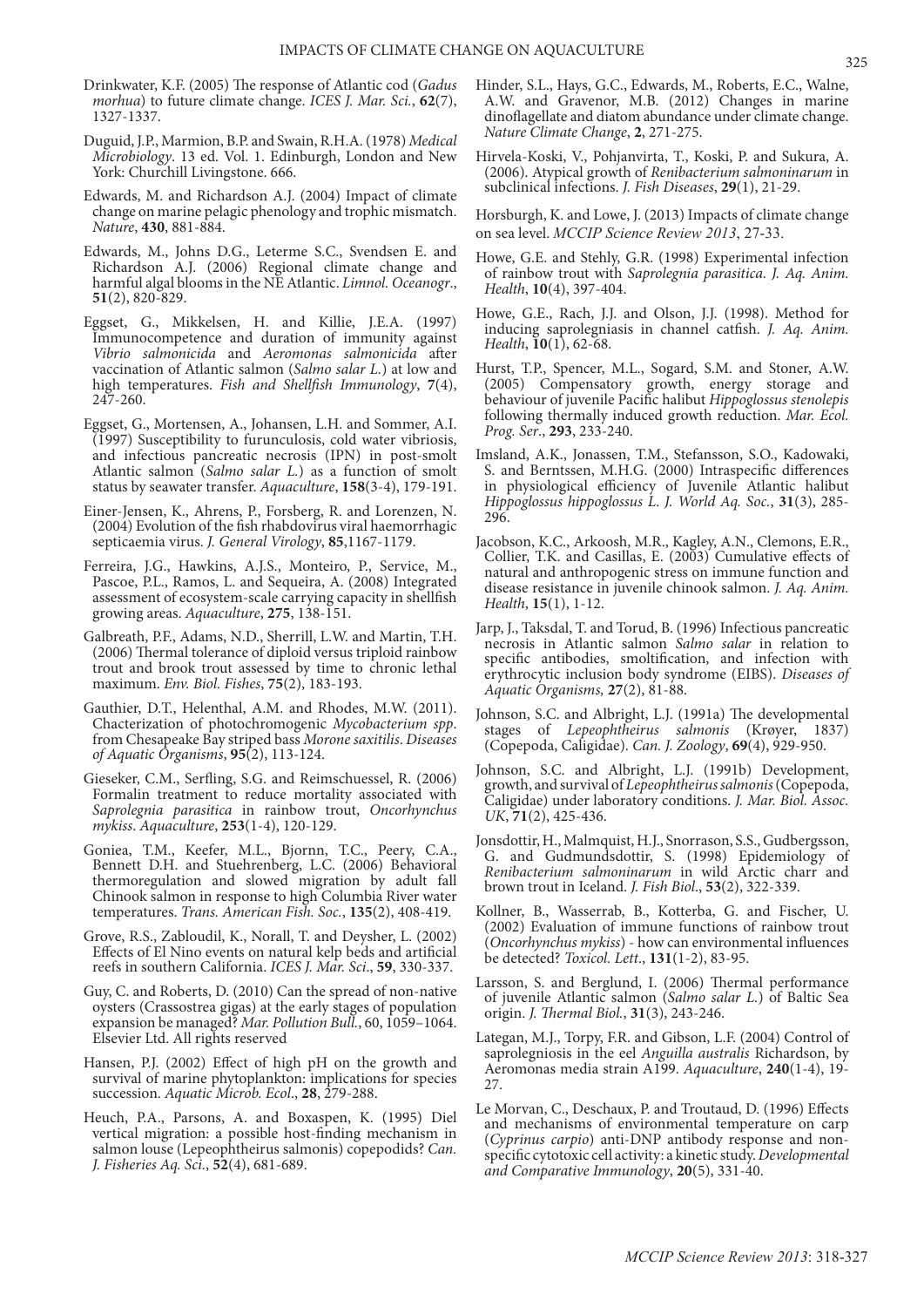- Leckebusch, G.C., Koffi, B., Ulbrich, U., Pinto J.G., Spangehl, T. and Zacharias, S. (2006) Analysis of frequency and intensity of European winter storm events from a multimodel perspective, at synoptic and regional scales. *Clim. Res*., **31**, 59-74.
- Levesque, H.M., Bondy, J., Short, C., Ballantyne, J.S., Driedzic, W.R. and Moon, T.W. (2005) Effects of seasonal temperature and photoperiod on Atlantic cod (*Gadus morhua*). II. Enzymes of intermediary metabolism. *Can. J. Fisheries Aq. Sci.*, **62**(12), 2864-2873.
- Lillehaug, A. (1997) Vaccination strategies in seawater cage culture of salmonids. *Developmental Biological Standards,* **90**, 401-8.
- Lillehaug, A., Lunestad, B.T. and Grave, K. (2000) Epidemiology of bacterial diseases in Norwegian aquaculture - a description based on antibiotic prescription data for the ten-year period 1991 to 2000. *Diseases of Aquatic Organisms*, **53**(2), 115-125.
- Lynam, C.P., Lilley, M.K.S., Bastian, T., Doyle, T.K., Beggs, S.E. and Hays, G.C. (2011) Have jellyfish in the Irish sea benefitted from climate change and overfishing? *Glob. Change Biol*., **17**, 767-782.
- Matsche, M.A. and Overton, A.J. (2010) Low prevalence of splenic mycobacteriosis in migratory striped bass *Morone saxitilis* from North Carolina and Chesapeake Bay. *Diseases of Aquatic Organisms*, **90**(3), 181-189.
- Nagai, T. and Lida, I. (2002) Occurrence of bacterial kidney disease in cultured ayu. *Fish Pathology*, **37**(2), 77-81.
- Neat, F. and Righton, D. (2006) Warm water occupancy by North Sea cod. *Proc. R. Soc. B* (submitted).
- Nordmo, R. and Ramstad, A. (1999) Variables affecting the challenge pressure of *Aeromonas salmonicida* and *Vibrio salmonicida* in Atlantic salmon (*Salmo salar L.*). *Aquaculture*, **171**(1-2), 1-12.
- Nordmo, R., Sevatdal, S. and Ramstad, A. (1997) Experimental infection with *Vibrio salmonicida* in Atlantic salmon (*Salmo salar L.*): an evaluation of three different challenge methods. *Aquaculture*, **158**(1-2),. 23-32.
- Orford, J.D. and Pethick, J. (2006) Challenging assumptions of future coastal habitat development around the UK. *Earth Surface Processes and Landforms,* **31**, 1625-1642.
- Overstreet, R.M. (2007) Effects of a hurricane on fish parasites. *Parassitologia*, **49**, 161-168.
- Park, K.C. and Reno, P.W. (2005) Molecular size, pH, temperature stability, and ontogeny of inhibitor(s) of infectious pancreatic necrosis virus (IPNV) in normal rainbow trout serum. *J. Aq. Anim. Health*, **17**(2), 177-190.
- Piganelli, J.D., Wiens, G.D. and Kaattari, S.L. (1999) Elevated temperature treatment as a novel method for decreasing p57 on the cell surface of *Renibacterium salmoninarum*. *Diseases of Aquatic Organisms,* **36**(1), 29-35.
- Pike, A.W. and Wadsworth, S. (2000) Sealice on salmonids: their biology and control. *Advances in Parasitology*, 44, 233- 337.
- Quiniou, S.M.A., Bigler, S., Clem, L.W. and Bly, J.E. (1998) Effects of water temperature on mucous cell distribution in channel catfish epidermis: a factor in winter saprolegniasis. *Fish and Shellfish Immunology,* **8**(1), 1-11.
- Raven, J., Caldeira, K., Elderfield, H., Hoegh-Guldberg, O., Liss, P., Riebsell, U., Shepherd, J., Turley, C. and Watson, A. (2005) *Ocean acidification due to increasing atmospheric carbon dioxide*. Policy Document 12/05. The Royal Society: London, UK.
- Reddin, D.G., Downton, P., and Friedland, K.D. (2006) Diurnal and nocturnal temperatures for Atlantic salmon postsmolts (*Salmo solar L.*) during their early marine life. *Fishery Bull.*, **104**(3), 415-427.
- Reid, P.C., Cook, E.J., Edwards, M., McQuintters-Gollop, A., Minchin, D. and McCollin, T. (2009) *Marine non-native species*. Marine Climate Change Ecosystem Linkages report Card, Baxter JM, Buckley PG, Frost MT (eds). Online Service Reviews: 29.
- Roberts, R.J. (1976) Bacterial diseases of farmed fishes. *Soc. Appl. Bacteriol. Symp. Ser*., **4**, 55-62.
- Rose, A.S., Ellis, A.E. and Munro, A.L.S. (1989) The infectivity by different routes of exposure and shedding rates of *Aeromonas salmonicida* subsp. salmonicida in Atlantic salmon, *Salmo salar L*., held in sea water. *J. Fish Diseases*, **12**(6), 573-578.
- Rose, G.A. (2005) On distributional responses of North Atlantic fish to climate change. *ICES J. Mar. Sci.*, **62**(7), 1360-1374.
- Ruiz, G.M. and Hewitt, C.L. (2009) *Latitudinal patterns of biological invasions in marine ecosystems:A polar perspective.* Smithsonian at the Poles: Contributions to International Polar Year Science, 347-358.
- Saetre, R., Aure, J. and Danielssen, D.S. (2003) Long-term hydrographic variability patterns off the Norwegian coast and in the Skagerrak. *ICES Mar. Sci. Symp*., **219**, 150-159.
- Shennan, I., Bradley, S., Milne, G., Brooks, A., Bassett, S. and Hamilton S. (2006) Relative sea level changes, glacial isostatic modelling and ice sheet reconstructions from the British Isles since the last glacial maximum. *J. Quat. Sci.,* **21**, 585-599.
- Skall, H.F., Olesen, N.J. and Mellergaard, S. (2005a) Prevalence of viral haemorrhagic septicaemia virus in Danish marine fishes and its occurrence in new host species. *Diseases of Aquatic Organisms*, **66**(2), 145-151.
- Skall, H.F., Olesen, N.J. and Mellergaard, S. (2005b) Viral haemorrhagic septicaemia virus in marine fish and its implications for fish farming - a review. *J. Fish Diseases,* **28**(9), 509-529.
- Stachowicz J.J., Terwin, J.R., Witlatch, R.B. and Osman, R.W. (2002) Linking climate change and biological invasions: Ocean warming facilitates nonindigenous species invasions. *Proc. Natl. Acad. Sci. USA*, **99**, 15497-15500.
- Stangeland, K., Hoie, S. and Taksdal, T. (1996) Experimental induction of infectious pancreatic necrosis in Atlantic salmon, *Salmo salar L*, post-smolts. *J. Fish Diseases*, **19**(4), 323-327.
- Steine, N.O., Melingen, G.O. and Wergeland, H.I. (2001) Antibodies against *Vibrio salmonicida lipopolysaccharide* (LPS) and whole bacteria in sera from Atlantic salmon (*Salmo salar L*.) vaccinated during the smolting and early post-smolt period. *Fish and Shellfish Immunology*, **11**(1), 39-52.
- Tackle, H., McLeod, A. and Andersen, O. (2006) Cloning and characterization of the executioner caspases 3, 6, 7 and Hsp70 in hyperthermic Atlantic salmon (Salmo salar) embryos. *Comp. Biochem. Physiol. B Biochem. Molecular Biol.*, **144**(2), 188-198.
- Taylor, M. and Kelly, R. (2010) *Assessment of protocols and development of best practice contingency guidance to improve stock containment at cage and land based sites.* Volume 1: Report. Scottish Aquaculture Research Forum.